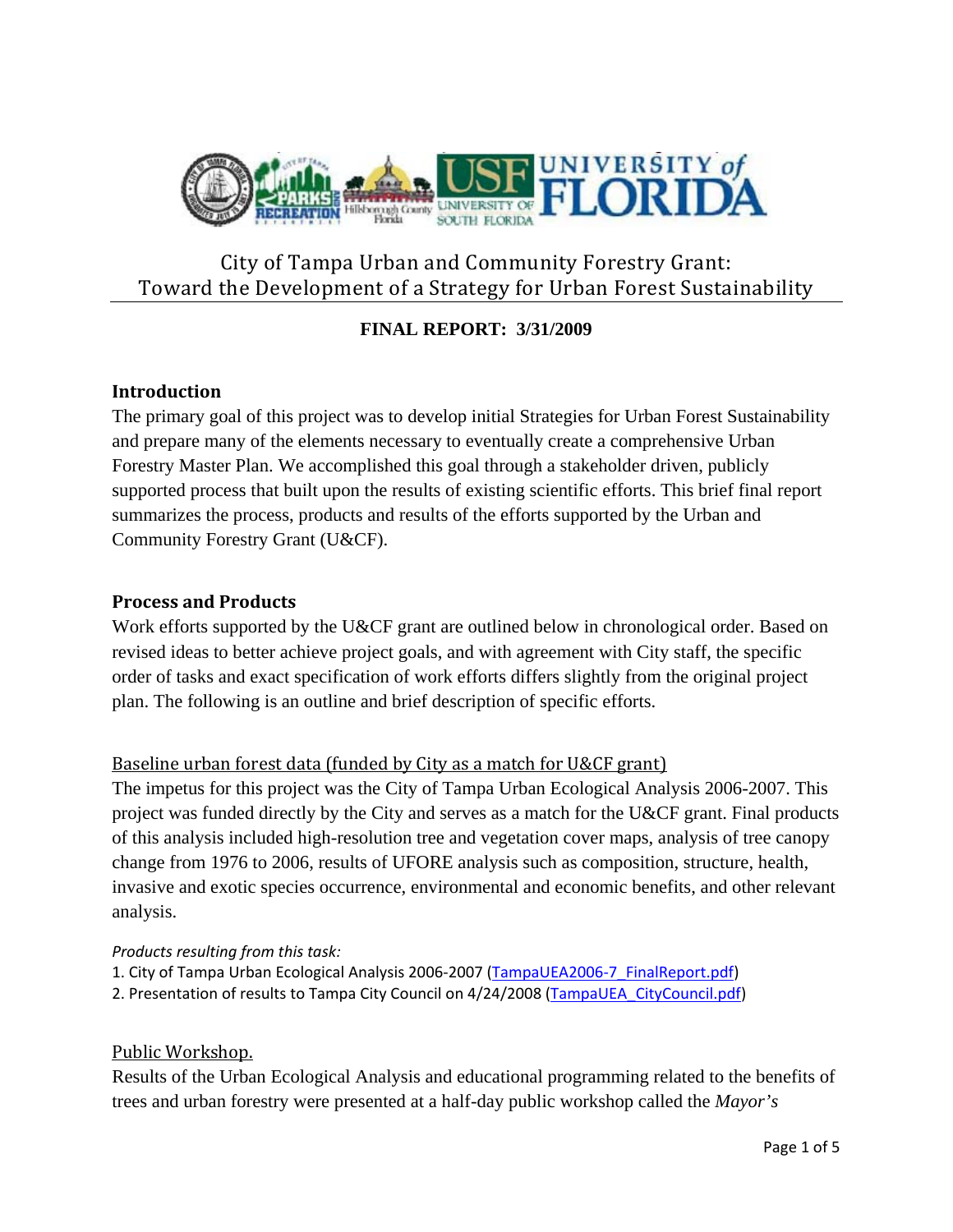*Symposium on Community Trees and the Urban Forest*. Over 128 people attended the symposium, representing concerned citizens, planners, neighborhood associations, developers, business leaders and government agencies. In addition, the Sun Coast Section of the American Planning Association Florida Chapter provided 1.5 AICP Certification Maintenance credits for planners who attended the event. Facilitated working groups were included to gather public concerns and issues associated with Sustaining Tampa's Urban Forest.

#### *Products resulting from this task:*

- 1. Flyer advertising the symposium and agenda (TampaMayorSymposium.pdf)
- 2. Fact sheets distributed to symposium participants (TampaUrbanForest\_AllFactSheets.pdf)
- 3. PowerPoint presentation used during symposium (TampaUEA2006\_Symposium.pdf)
- 4. Symposium results: Open Forum Responses (Symposium\_OpenForumResults.pdf)

## Mayor's Steering Committee on Urban Forest Sustainability

The efforts of the steering committee represented a major part of the U&CF project. The committee was formed with representatives of a diversity of stakeholder groups, including: the Mayor's Beautification Program; Tampa Bay Builders Association; Arborists; Tampa Reforestation and Environmental Efforts; Tampa Electric Company; Urban Foresters; and the neighborhood and community associations within the City of Tampa. Meetings were organized and directed by a team from the University of Florida, University of South Florida and Hillsborough County Extension. Through a process of open discussion and facilitated decision making the steering committee identified a vision statement, goals and implementable strategies to guide urban forestry policy and management efforts within the City of Tampa. The work effort included four meetings:

- September 16, 2008: Development of a Vision for Tampa's Urban Forest
- October 21, 2008: Goals Development
- November 18, 2008: Strategy Development
- January 20, 2009: Completion of work efforts and presentation of next steps

#### *Products resulting from this task:*

- 1. Letter to conformed committee members (SteeringCommittee\_ParticipantLetter.pdf)
- 2. Presentation at first meeting (TampaUEA2006\_Committee\_9-16-08.pdf)
- 3. Steering Committee Meeting Agendas (SteeringCommittee\_Agendas.pdf)
- 4. Minutes from Meeting 1 (CommitteeMeeting1\_minutes.pdf)
- 5. Minutes from Meeting 2 (CommitteeMeeting2 minutes.pdf)
- 6. Minutes from Meeting 3 (CommitteeMeeting3\_minutes.pdf)
- 7. Presentation at final meeting (TampaUEA2006\_Committee\_1-20-09.pdf)
- 8. Committee's Final Vision, Goals and Strategies (TampaUF\_Vision-Goals-Strategies.pdf)

## Forest Opportunity Spectrum Analysis

The Forest Opportunity Spectrum (FOS) was a method to identify existing and possible urban tree canopy locations. The project was modeled after the Forest Opportunity Spectrum analysis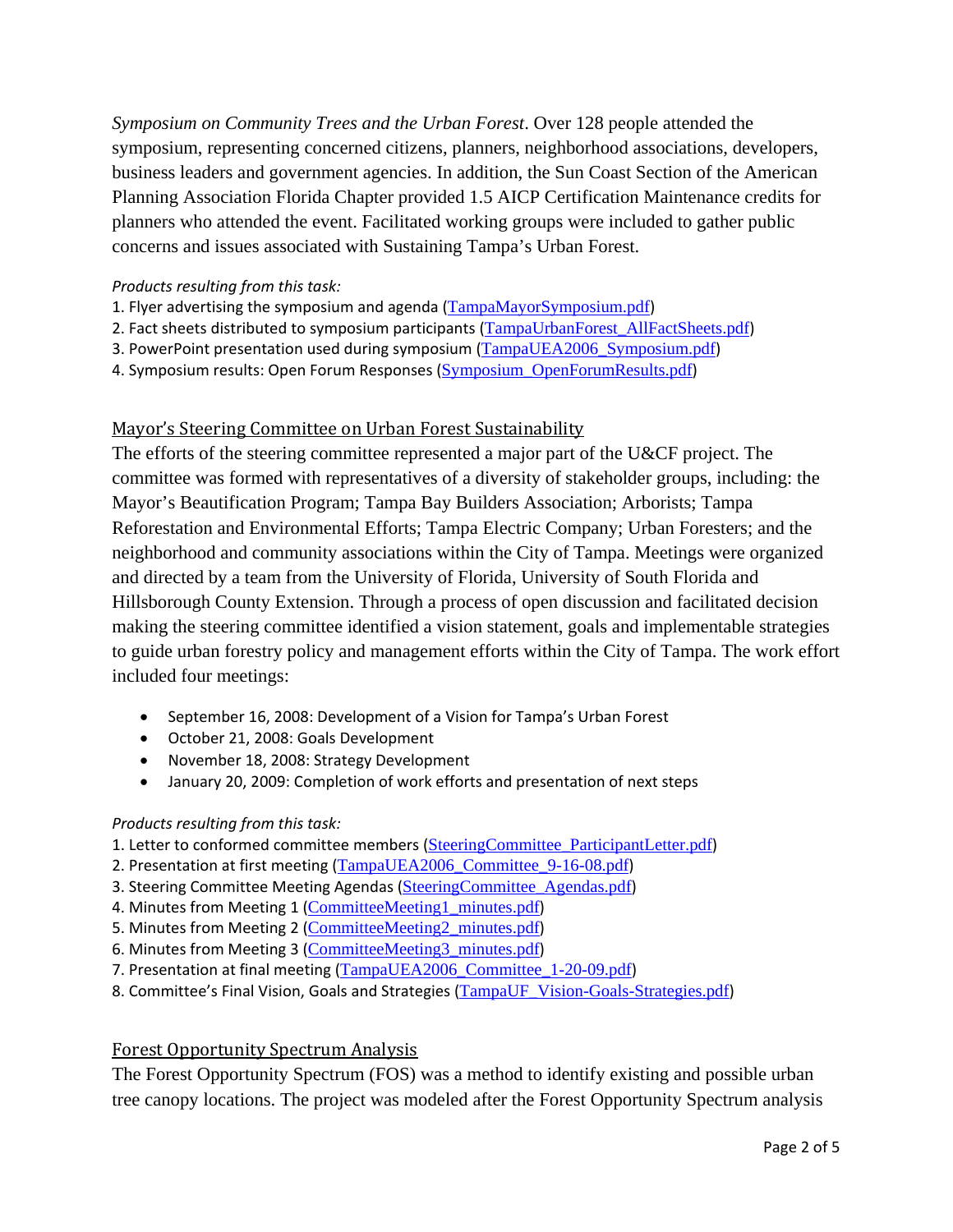developed by the USDA Forest Service's Northern Research Station and the Spatial Analysis Laboratory (SAL) of the University of Vermont and used with cities such as Baltimore, Maryland and New York City. The goal of the project was to leverage the high resolution geospatial datasets developed during the Urban Ecological Analysis to compute UTC metrics at the parcel level and summarize this information both by land use and by spatial distribution. Detailed information on Tampa's existing and possible UTC should be used to inform strategic planning for urban forest planting, management and educational goal setting efforts in the City. In addition to the FOS analysis, project partners have arranged for a related training session for Florida Urban Foresters and Planners. The training session will be an online presentation by Dr. Morgan Grove from the USDA Forest Service's Northern Research Station to educate attendees about the Forest Opportunity Spectrum approach and the lessons learned from major northeastern cities were the methods have been employed.

#### *Product resulting from this task:*

1. A Report on the City of Tampa's Existing and Possible Urban Tree Canopy (Tampa FOS Document.pdf)

2. Training/Educational presentation by Dr. Morgan Grove from the USDA (scheduled)

## Community Preferences Survey (funded outside U&CF grant)

The University of Florida, Hillsborough County Extension, and University of South Florida are currently surveying City of Tampa neighborhood association members and residents to identify the perceptions of community members regarding urban forests. Although not supported by the U&CF grant, the survey results will be analyzed within the context of the Urban Ecological Analysis, Symposium, Steering Committee, and Forest Opportunity Spectrum to inform the future development of an Urban Forest Management Plan.

## **Results and Next Steps**

The specific products mentioned above will be used by stakeholders the City of Tampa as part of general and specific urban forest related planning efforts. In addition to the broader implications of the U&CF supported work efforts, there are several specific outcomes worthy of note. The following represent direct and indirect results of the increased focus on urban forestry brought to Tampa in association with the U&CF grant project.

- City of Tampa Strategic Plan. Each year the City of Tampa develops a strategic plan for the operations of government. This year, the City incorporated specific points within the strategic plan based on the knowledge gained as part of the urban forest efforts. For example, in choosing where to plant trees the plan indicates City staff will "Evaluate site locations for appropriateness according to Best Management Practices and the Urban Forest Steering Committee Goals and Strategies." See **StrategicPlanElements.pdf**.
- Comprehensive Plan Elements. In 2008, the City of Tampa updated its Comprehensive Plan (currently undergoing review by Stet of Florida Department of Community Affairs).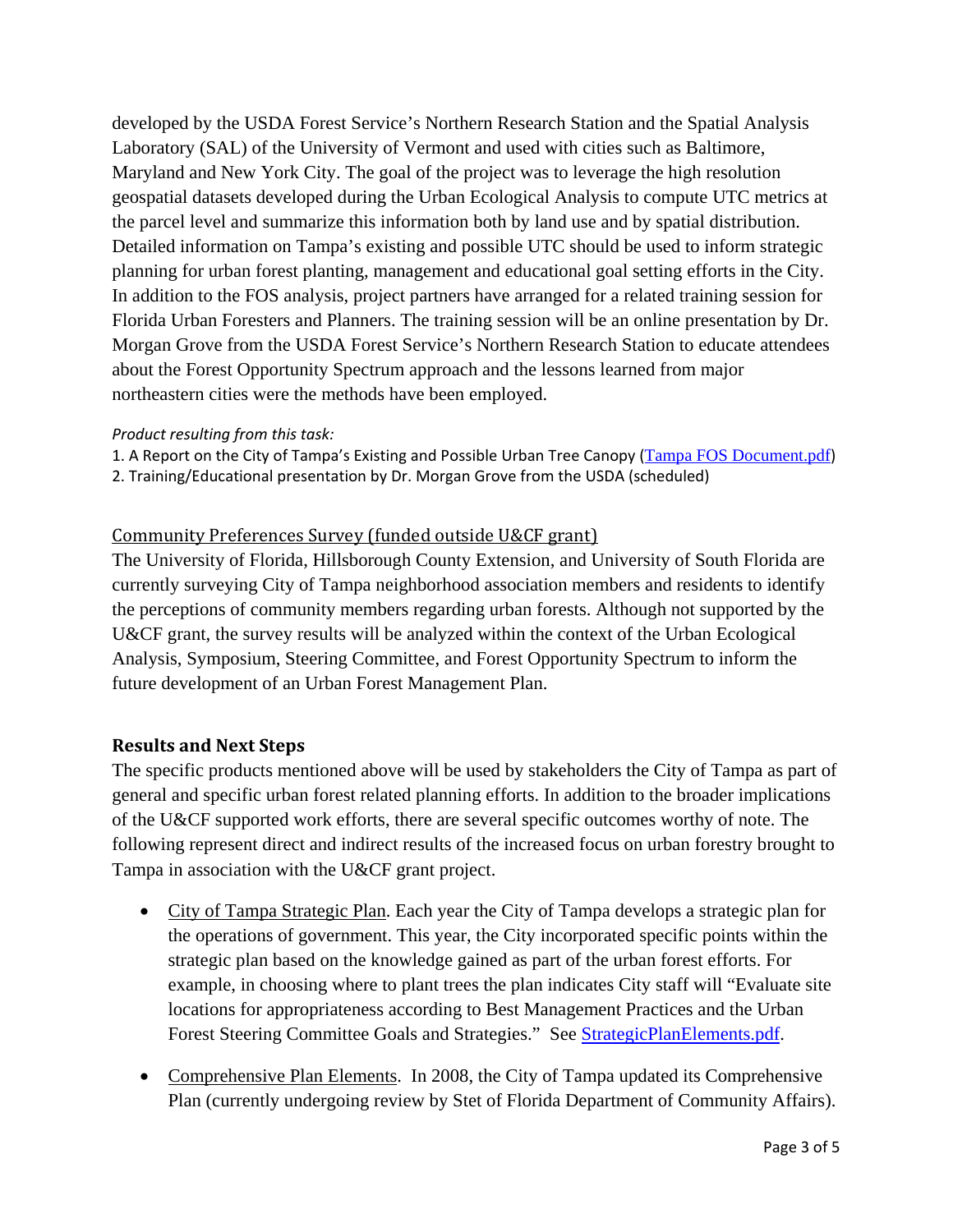Specific elements were included in the updated comprehensive plan focused on Urban Forestry. Specifically, a new Urban Forestry section was added to the plan to include policies specific to the goals of urban forestry. For example, "Objective 38.27. The City of Tampa will maximize the retention and enhancement of the City's mature native shade tree canopy for the environmental value and for the contribution to this City's quality of life." The inclusion of an urban forestry section means that future development plans within the City, such as the new form-based zoning approach, will include urban trees as an important consideration. See TampaCompPlan\_UrbanForest.pdf

• Restructuring of City of Tampa Parks and Recreation Department. The increased focus on urban forestry contributed to the successful restructuring of the City's Urban Forest Management staff. The City hired a new Urban Forester to focus on operations management, and restructured an existing position to focus on planning and regulatory efforts related to urban forestry. Hiring an Urban Forestry was one of the strategies which emerged from the Committee on Urban Forest Sustainability. The U&CF project helped the City maintain support for these positions even given the serious economic climate recently facing Florida communities.

The U&CF grant helped the City achieve great progress, but there remains much work to do to ensure the sustainability of Tampa's urban forest. The following represents the possible next steps related to urban forestry in Tampa which are currently under consideration and/or planning.

- Form-based Zoning. The updated Tampa Comprehensive Plan outlines form-based zoning as future approach to community development. As part of the guidelines for these efforts, landscaping, trees and the urban forest are identified as important components of a form-based design process. Products from the above listed tasks should be utilized during the development of form-based zoning for specific communities.
- Tree Ordinance. Chapter 13 of the City Land Development Code will eventually be revised. Tampa's tree ordinance has at times been the subject of very divisive debate among the same stakeholders represented on the *Mayor's Steering Committee on Urban Forest Sustainability*. The success of the effort to craft a vision, goals and strategies for urban forest sustainability demonstrates that these stakeholders actually share much in common related to urban forest management. This project provided a constructive format for discourse that can be used as a template for future discussions related to the tree ordinance. Perhaps more importantly, the project has built a level of trust between stakeholders which should help promote a collegial environment for future debates.
- Parks and Recreation Department Operations. Like all City Departments, Parks and Recreation has been faced with the challenge to provide services with a reduced budget. The outcomes of the various grant-related initiatives described above provide a certain